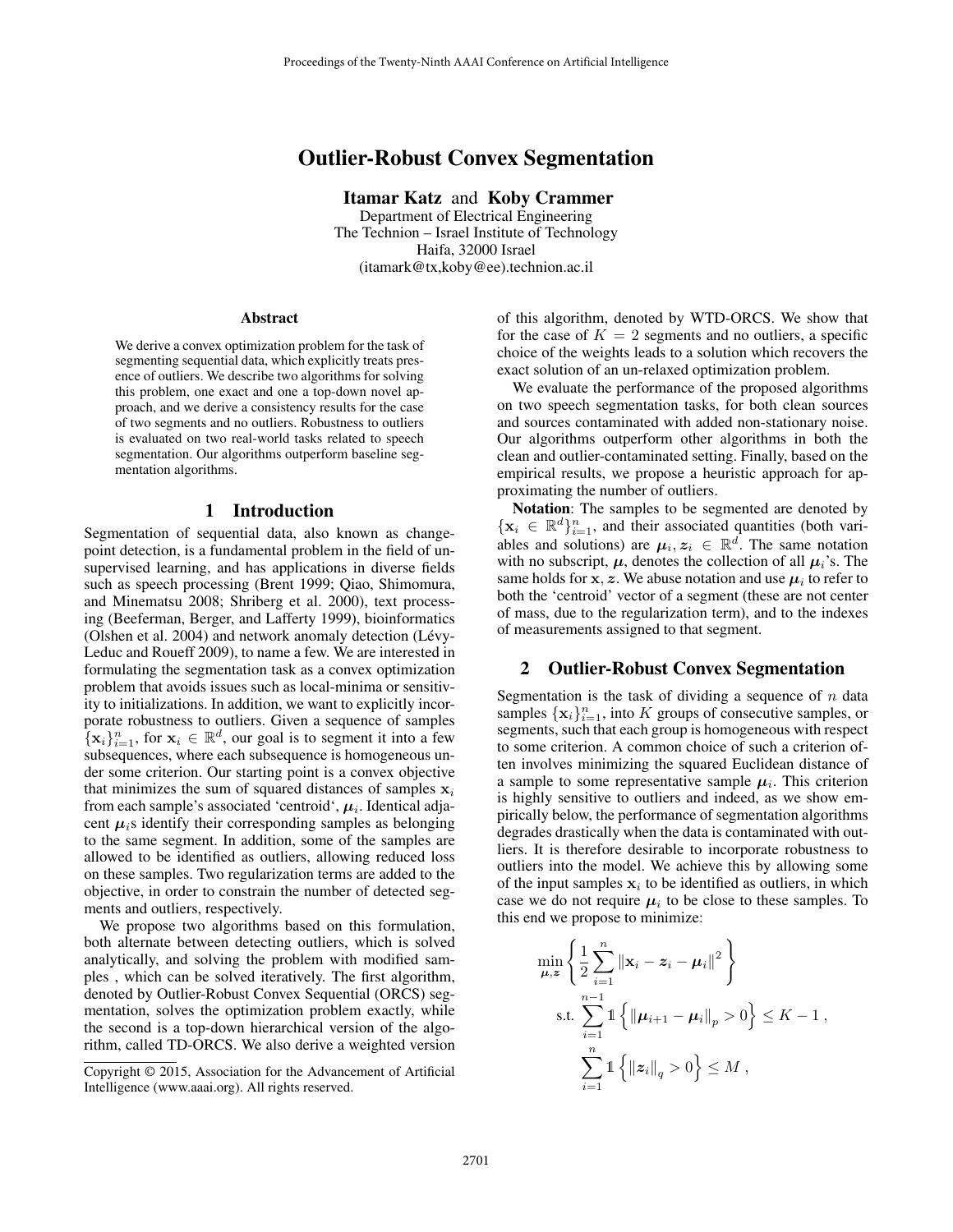where  $p, q \geq 1$ . Considering samples  $x_i$  for which  $z_i =$ 0, the objective measures the loss of replacing a point  $x_i$ with some shared point  $\mu_i$ , and can be thought of as minus the log-likelihood under Gaussian noise. Samples  $i$  with  $z_i \neq 0$  are intuitively identified as outliers. The first constraint bounds the number of segments by  $K$ , while the second constraint bounds the number of outliers by  $M$ . The optimal value for a nonzero  $z_i$  is to set  $z_i = \mathbf{x}_i - \boldsymbol{\mu}_i$ , making the contribution to the objective zero, and thus in practice ignoring this sample, treating it as an outlier. We note that a similar approach to robustness was employed by (Forero, Kekatos, and Giannakis 2011) in the context of robust clustering, and by (Mateos and Giannakis 2012) in the context of robust PCA. Since the  $\ell_0$  constraints results in a non convex problem, we use a common practice and replace it with a convex surrogate  $\ell_1$  norm which induces sparsity. For the  $\mu_i$  variables it means that for most samples we will have  $\mu_{i+1} - \mu_i = 0$ , allowing the identification of the corresponding samples as belonging to the same segment. For the  $z_i$  variables, it means that most will satisfy  $z_i = 0$  and for some of them, the outliers, otherwise. We now incorporate the relaxed constraints into the objective, and in addition consider a slightly more general formulation in which we allow weighting of the summands in the first constraint. We get the following optimization problem:

$$
\min_{\mu,z} \left\{ \frac{1}{2} \sum_{i=1}^{n} \left\| \mathbf{x}_i - \mathbf{z}_i - \mu_i \right\|^2 + \lambda \sum_{i=1}^{n-1} w_i \left\| \mu_{i+1} - \mu_i \right\|_p + \gamma \sum_{i=1}^{n} \left\| \mathbf{z}_i \right\|_q \right\},
$$
\n(1)

where  $w_i$  are weights to be determined. The parameter  $\lambda >$ 0 can be thought of as a tradeoff parameter between the first term which is minimized with  $n$  segments, and the second term which is minimized with a single segment. As  $\lambda$  is decreased, it crosses values at which there is a transition from K segments to  $K + 1$  segments, in a phase-transition like manner where  $1/\lambda$  is the analog of temperature. The parameter  $\gamma > 0$  controls the amount of outliers, where for  $\gamma = \infty$ we enforce  $z_i = 0$  for all samples, and for  $\gamma = 0$  the objective is optimal for  $z_i = x_i - \mu_i$ , and thus all samples are in-fact outliers. Alternatively, one can think of  $\lambda$ ,  $\gamma$  as the Lagrange multipliers of a constrained optimization problem. In what follows we consider  $p = 2$  and  $q = 1, 2$ , focusing empirically on  $q = 2$ . Note that  $q = 1$  encourages sparsity of coordinates of  $z_i$ , and not of the vector as a whole. This amounts to outliers being modeled as noise in few features or samples, respectively.

#### 2.1 Algorithms

The decoupling between  $\mu$  and  $z$  allows us to optimize Eq. (1) in an alternating manner, and we call this algorithm Outlier-Robust Convex Sequential (ORCS) segmentation. Holding  $\mu$  constant, optimizing over  $z$  is done analytically by noting that Eq. (1) becomes the definition of the proximal operator evaluated at  $x_i - \mu_i$ , for which a closed-form solution exists. For  $q = 1$  the objective as a function of z is separable both over coordinates and over data samples, and the proximal operator is the shrinkage-and-threshold operator evaluated at each coordinate  $k$ :

$$
\operatorname{prox}_{\gamma}(v_k) = \operatorname{sign}(v_k) \cdot \max\left\{0, |v_k| - \gamma\right\}.
$$

However, we are interested in zeroing some of the  $z_i$ 's as a whole, so we set  $q = 2$ . In this case, the objective is separable over data samples, and the proximal operator is calculated to be:

$$
\mathrm{prox}_{\gamma}(\boldsymbol{v}) = \boldsymbol{v} \cdot \max\left\{0, 1 - \frac{\gamma}{\|\boldsymbol{v}\|_2}\right\}.
$$
 (2)

Holding z constant, optimizing over  $\mu$  is done by defining  $\hat{\mathbf{x}}_i \triangleq \mathbf{x}_i - z_i$ , which results in the following optimization problem:

$$
\min_{\mu} \sum_{i=1}^{n} \|\hat{\mathbf{x}}_i - \boldsymbol{\mu}_i\|^2 + \lambda \sum_{i=1}^{n-1} w_i \|\boldsymbol{\mu}_{i+1} - \boldsymbol{\mu}_i\|_2. \quad (3)
$$

Note that Eq. (3) is equivalent to Eq. (1) with no outliers present. We also note that if we plug the analytical solution for the  $z_i$ s into Eq. (3) (via the  $\hat{\mathbf{x}}_i$ s), the loss term turns out to be the multidimensional equivalent of the Huber loss of robust regression. We now discuss two approaches for solving Eq. (3), either exactly or approximately.

Exact solution of Eq. (3): The common proximalgradient approach (Bach et al. 2011; Beck and Teboulle 2009b) for solving non-smooth convex problems has in this case the disadvantage of convergence time which grows linearly with the number of samples  $n$ . The reason is that the Lipschitz constant of the gradient of the first term in Eq. (3) grows linearly with  $n$ , which results in a decreasing step size. An alternative approach is to derive the dual optimization problem to Eq. (3), analogously to the derivation of (Beck and Teboulle 2009a) in the context of image denoising. The resulting objective is smooth and has a bounded Lipschitz constant independent of  $n$ . Yet another approach was proposed by (Bleakley and Vert 2011) for the task of change-point detection, who showed that under a suitable change of variables Eq. (3) can be formulated as a group-LASSO regression (Tibshirani 1996; Yuan and Lin 2006).

Approximate solution of Eq.  $(3)$ : Two reasons suggest that deriving an alternative algorithm for solving Eq. (3) might have an advantage. First, the parameter  $\lambda$  does not allow direct control of the resulting number of segments, and in many use-cases such a control is a desired property. Second, as mentioned above, (Bleakley and Vert 2011) showed that Eq. (3) is equivalent to group-LASSO regression, under a suitable change of variables. It is known from the theory of LASSO regression that certain conditions on the design matrix must hold in order for perfect detection of segment boundaries to be possible. Unfortunately, these conditions are violated for the objective in Eq. (3) ; see (Levy-leduc and others 2007) and references therein. Therefore a non-exact solution has a potential of performing better, at least in some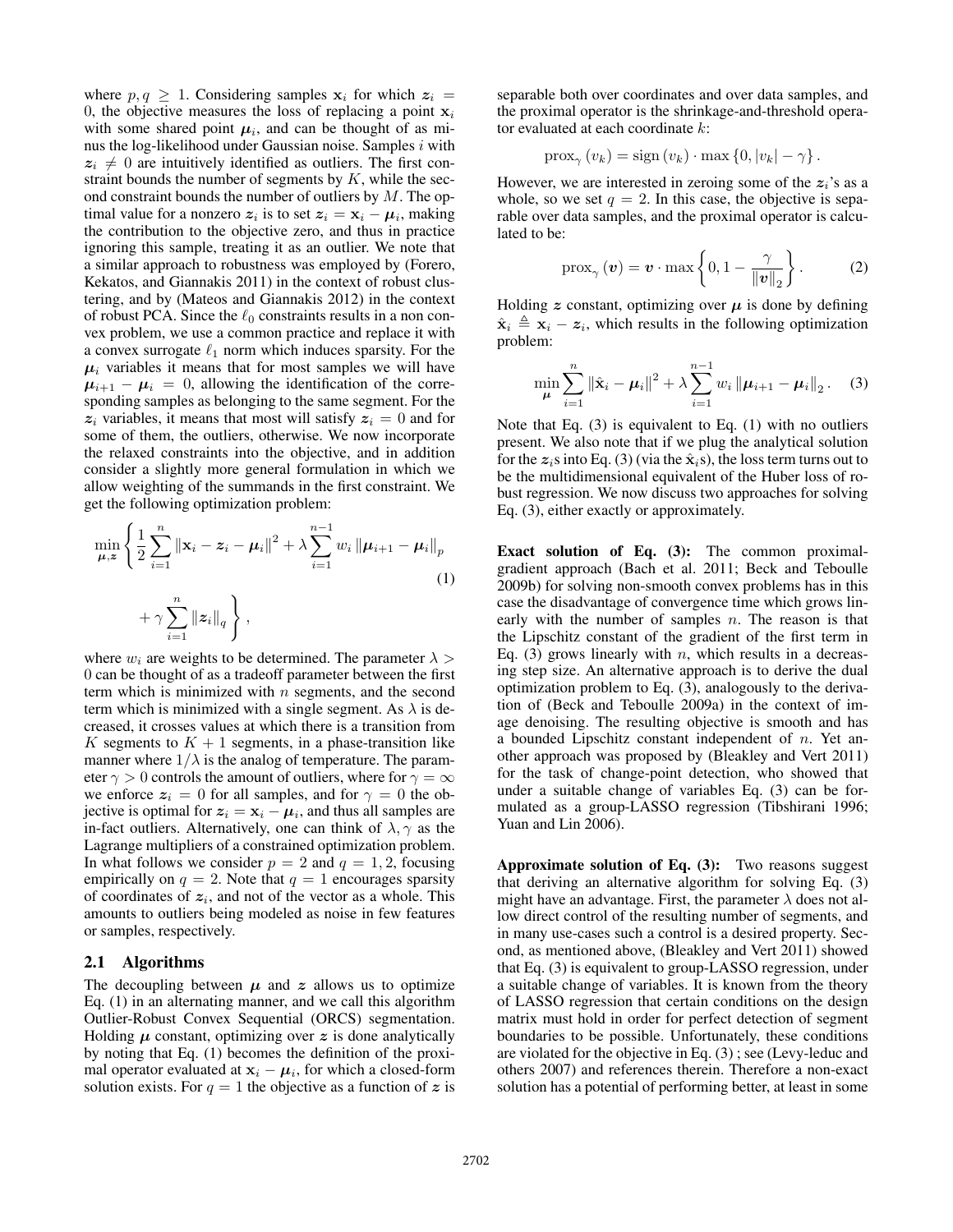situations. We indeed encountered this phenomenon empirically, as is demonstrated in Sec. 3. Therefore we also derive an alternative top-down, greedy algorithm, which finds a segmentation into  $K$  segments, where  $K$  is a user-controlled parameter. The algorithm works in rounds. On each round it picks a segment of a current segmentation, and finds the optimal segmentation of it into two subsequences. We start with the following lemma, which gives an analytical rule which solves Eq. (3) for the case of  $K = 2$  segments.

Lemma 1 *Consider the optimal solution of Eq. (3) for the largest parameter*  $\lambda$  *for which there are*  $K = 2$  *segments,* and denote this value of the parameter by  $\lambda^*$ . Denote by  $i^*$ *the associated splitting point into* 2 *segments, i.e. samples*  $\hat{\mathbf{x}}_i$  with  $i \leq i^*$  belong to the first segment, and otherwise be*long to the second segment. Then*  $i^*$  (**x**) = argmax  $g(i, \mathbf{x})$ ,  $1\leq i\leq n-1$ 

*where:*

$$
g(i, \mathbf{x}) = \left\{ \frac{i(n-i)}{w_i n} \left\| \bar{\mathbf{x}}_2(i) - \bar{\mathbf{x}}_1(i) \right\|_2 \right\},\qquad(4)
$$

*and*  $\bar{\mathbf{x}}_{1,2}(i)$  *are the means of the first and second segments, respectively, given that the split occurs after the* i*th sample. In addition,*  $\lambda^* (\mathbf{x}) = g(i^*, \mathbf{x})$ *.* 

The proof is given in the supplementary material of (Katz and Crammer 2014). This result motivates a top-down hierarchical segmentation algorithm, which chooses at each iteration to split the segment which results in the maximal decrease of the sum-of-squared-errors criterion. Note that we cannot use the criterion of minimal increment to the objective in Eq. (3), since by continuity of the solution path, there is no change in the objective at the splitting from  $K = 1$ to  $K = 2$  segments. The top-down algorithm can be implemented in  $\mathcal{O}(nK)$ . Note that no search in the solution path is needed in case  $K$  is known, and this search can be made efficiently in case where  $K$  is not known. The top-down approach is used in the algorithm presented in Sec. 2.1.

From the functional form of  $g(i, x)$  in Eq. (4) it is clear that in the unweighted case ( $w_i = 1$  for all i), the solution is biased towards segments of approximately the same length, because of the  $i(n - i)$  factor. We now show that a specific choice of  $w_i$  exactly recovers the solution to the unrelaxed optimization problem, where the regularization term in Eq. (3) is replaced with the  $\ell_0$  constraint, that is  $\sum_{i=1}^{n-1} 1 \{ ||\mu_{i+1} - \mu_i||_2 > 0 \} = 1$ . This is formulated by the following lemma:

**Lemma 2** *Consider the case of two segments,*  $K = 2$ *, and* denote by  $n_w^*$  the minimizer of Eq. (4) with  $w_i = \sqrt{i\,(n - i)}$ . *Then the split into two segments found by solving the following:*

$$
\underset{\boldsymbol{\mu}}{\text{argmin}} \left\{ \sum_{i=1}^{n} \|\mathbf{x}_{i} - \boldsymbol{\mu}_{i}\|^{2} \right\},
$$
\n
$$
\text{s.t.} \sum_{i=1}^{n-1} \mathbb{1} \left\{ \|\boldsymbol{\mu}_{i+1} - \boldsymbol{\mu}_{i}\|_{2} > 0 \right\} = 1 ,
$$
\n
$$
(5)
$$

*is also given by*  $n_w^*$ .

The proof appears in the supplementary material of (Katz and Crammer 2014). We note that the same choice for  $w_i$ was derived by (Bleakley and Vert 2011) from different considerations based on a specific noise model. In this sense our derivation is more general, as it does not make any assumptions about the data.

Robust top-down algorithm We now propose a robust top-down algorithm for approximately optimizing Eq. (1). For a fixed value of  $\mu$ , using Eq. (2) we can calculate analytically which of the  $z_i$ s represent a detected outlier. These are  $z_i$ s which satisfy  $||z_i||_2 > \gamma$ . This allows us to calculate the value  $\gamma^*$  for which the first outlier is detected as having a non-zero norm. Furthermore, for  $\lambda = \lambda^*, \gamma = \gamma^*$ we know that  $z_i = 0$  for all  $i = 1, \ldots, n$ , and therefore  $\mu_i = \text{mean}(\mathbf{x} - \mathbf{z}) = \bar{\mathbf{x}}$  for all  $i = 1, \dots, n$ , and we can find  $\gamma^*$  analytically:

$$
\gamma^* = \max_i \{ ||\mathbf{x}_i - \bar{\mathbf{x}}||_2 \}, \qquad (6)
$$

where the index  $i^*$  at which the maximum is attained is the index to the first detected outlier. The value of  $\lambda^*$  is found as given in Lemma 1, with the replacement of each  $x_i$  with  $\hat{x}_i$ as defined above. We note that the values  $\lambda^*$ ,  $\gamma^*$  are helpful for finding a solution path, since they allow to exclude parameters which result in trivial solutions.

In the case where  $\lambda = \lambda^*$  we can extend Eq. (6) for any number  $M > 1$  of outliers, by simply looking for the first M vectors  $x_i - \bar{x}$  with the largest norm. In this case it no longer holds true that  $z_i = 0$  for all  $i = 1, \ldots, n$ , so we have to use the alternating optimization in order to find a solution. However, each iteration is now solved analytically and convergence is fast compared to the case  $\lambda < \lambda^*$  where we do not have an analytical solution for the optimization over  $\mu$ . This result motivates the top-down version of the ORCS algorithm. We denote the algorithm by TD-ORCS for the unweighted case ( $w_i = 1$ ,  $i = 1, ..., n$ ), and by WTD-ORCS when using the weights given in Lemma 2. The number of required segments  $K$  and number of required outliers  $M$  is set by the user. In each iteration the algorithm chooses the segment-split which results in the maximal decrease in the squared loss. Whenever a segment is split, the number of outliers belonging to each sub-segment is kept and used in the next iteration, so the overall number of outliers equals M at all iterations. The algorithm is summarized in Alg. 1.

#### 2.2 Analysis of Lemma 1 for K=2

We now bound the probability that the solution as given by Lemma 1 fails to detect the correct boundary. We use the derived bound to show that the weights given in Lemma 2 are optimal in a sense explained below. For simplicity we analyze the one dimensional case  $x_i \in \mathbb{R}$ , and we show later how the results generalize to multidimensional data.

We assume now that the data sequence is composed of two subsequences of lengths  $n_1$  and  $n_2$ , each composed of samples taken iid from some probability distributions with means  $\mu_1$  and  $\mu_2$  respectively, and define  $\Delta \mu \triangleq \mu_2 - \mu_1$ . We further assume that the samples are bounded, i.e.  $|x_i| \leq$  $M/2$ ,  $i = 1, \ldots, n$ , for some positive constant M. We set  $w_i = 1$  for all  $i = 1, \ldots, n - 1$ , and quote results for the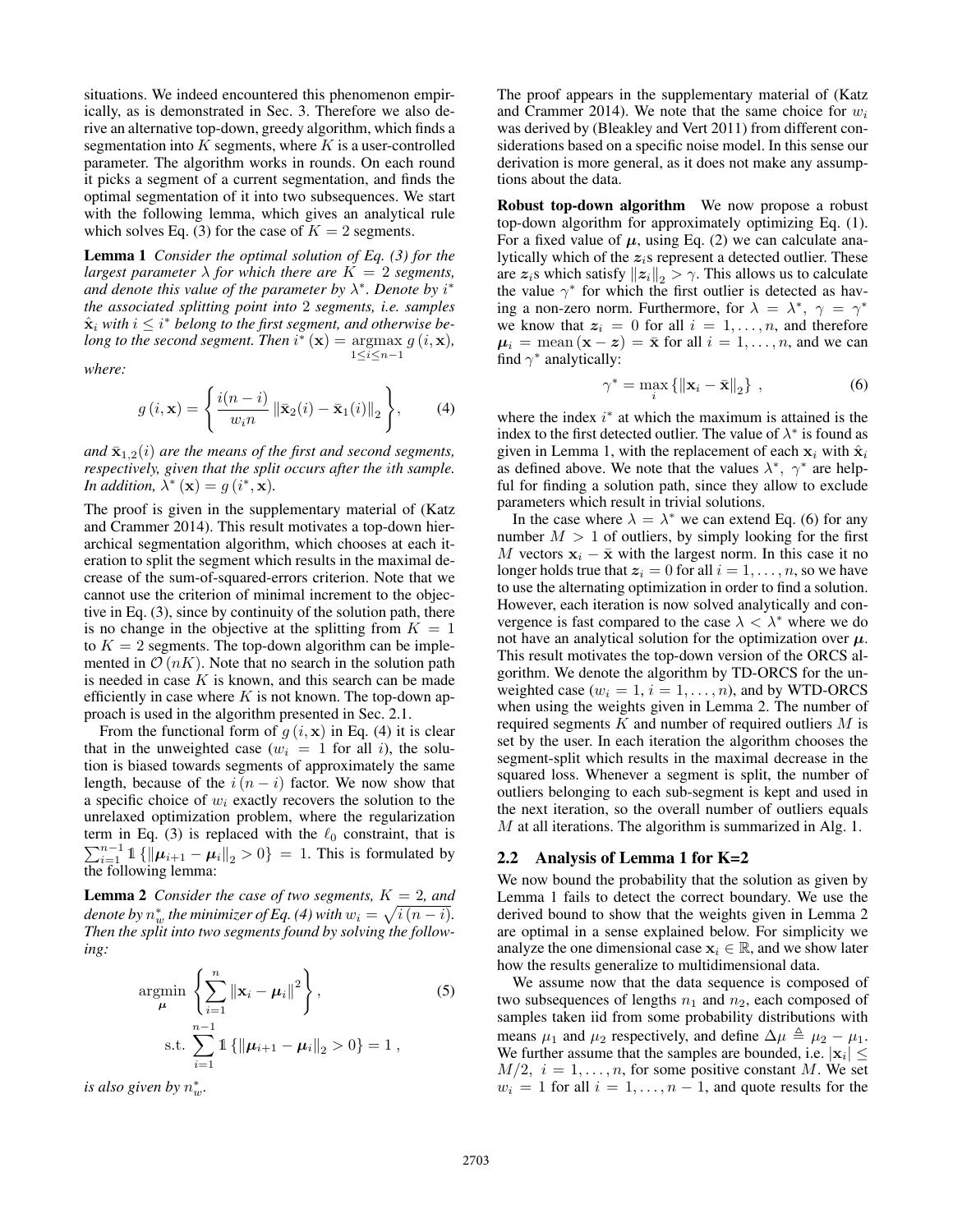Algorithm 1 Top-down outlier-robust hierarchical segmentation

**Input:** Data samples  $\{\mathbf x_i\}_{i=1}^n$ . **Parameters:** Number of required segments  $K$ , number of required outliers M, weights  $\{w_i\}_{i=1}^{n-1}$ . **Initialize:** Segments boundaries  $\overline{B} = \{1, n\}$ , current number

of segments  $k = |B| - 1$ , number of outliers for each segment  $M_i = M$  (for  $j = 1$ ).

while  $k < K$  do for  $j = 1, ..., k$  do

Set  $S_j = {\mathbf{x}_{B_j}, ..., \mathbf{x}_{B_{j+1}-1}}$ .

while not converged do

Split segment  $S_j$  into sub-sequences  $S_{1,2}$ , using the solution to Eq. (4) at  $\mathbf{x} - \mathbf{z}$ , with weights  $\{w_i\}$ . Find  $\gamma$  for  $M_j$  outliers, using the extension of Eq. (6) to

 $M_i$  outliers.

Set 
$$
z_i = \text{prox}_{\gamma} (\mathbf{x}_i - \bar{\mathbf{x}})
$$
, for  $i = 1, ..., n$ .

end while

Calculate the mean  $\bar{\mathbf{x}}_j$  of segment  $S_j$ , and the means of  $S_{1,2}$ , denoted by  $\bar{\mathbf{x}}_1$  and  $\bar{\mathbf{x}}_2$ .

Set 
$$
L(j) = \sum_{i \in S_1} ||\mathbf{x}_i - \bar{\mathbf{x}}_1||^2 + \sum_{i \in S_2} ||\mathbf{x}_i - \bar{\mathbf{x}}_2||^2 - \sum_{i \in S_3} ||\mathbf{x}_i - \bar{\mathbf{x}}_j||^2
$$
.

end for

Choose segment  $j^* = \arg \max_j L(j)$  and calculate the splitting point  $n_i$ ∗

Add the new boundary  $x_{B_{i}*} + n_{j*} + 1$  to the (sorted) boundary list B.

Set  $M_j$  and  $M_{j+1}$  to the number of  $z_i$ s with non-zero norm in segment  $S_j$  and  $S_{j+1}$ , respectively.

end while

weighted case where relevant. We note that  $n_1$  and  $n_2$  represent the ground-truth, and not a variable we have to optimize. We parameterize the sample-index argument of  $g(\cdot)$ in Eq. (4) as  $i = n_1 + m$  (and similarly  $i^* = n_1 + m^*$ ), that is we measure it relatively to the true splitting point  $n_1$ . For ease of notation, in what follows we substitute  $q(m)$ for  $g(n_1 + m)$ . Without loss of generality, we treat the case where  $m \geq 0$ . Note that  $m^* \neq 0$  if  $g(0) < g(m)$  for some  $m > 0$ . The probability of this event is bounded:

$$
\mathbb{P}\left(g(0) < g(m)\right) \leq 2\exp\left(-Cm\right),\tag{7}
$$

for  $C = (2\Delta\mu^2 n_1^2) / (M^2 n^2)$ . The proof is given in the supplementary material of (Katz and Crammer 2014).

Note that in order for the bound to be useful, the true segments should not be too long or too short, in agreement with the motivation for using weights given before Lemma 2. We now use Eq. (7) to prove the following theorem:

Theorem 3 *Consider a sequence of* n *variables as described above. Given*  $\delta \in (0,1)$  *set*  $m_0 = \frac{\log(2n_2/\delta)}{C}$ *. Then, the probability that the solution*  $i^* = n_1 + m^*$  *as given in Lemma 1 is no less than*  $m_0$  *samples away from the true boundary is bounded,*  $\mathbb{P}(m^* \ge m_0) \le \delta$ .

The proof appears in the supplementary material of (Katz and Crammer 2014).

Considering the weighted case with arbitrary  $w_i$ , we repeated the calculation for the bound on  $\mathbb{P}(g(0) < g(m))$ . To illustrate the influence of the weights on the bound,



Figure 1: Bounds on  $\mathbb{P}(g(0) < g(m))$  as a function of the distance m from the true boundary  $n_1$ , for  $n = 100$ , two values of  $n_1$ , and various values of the weighting parameter  $\alpha$ . The case of  $\alpha = 0$  amounts to uniform weights.



Figure 2: Mean error (absolute time difference to groundtruth boundary) of four algorithms on TIMIT phonetic data contaminated with outliers. See text for a list of algorithms compared.

we heuristically parameterize  $w_j = (j (n - j))^{\alpha}$  for some  $\alpha \in [0,1]^1$ . The bound as a function of m is illustrated in Fig. 1 for several values of  $\alpha$ . It is evident that indeed  $\alpha > 0$  achieves a faster decaying bound for small  $n_1$ , and that  $\alpha = 0.5$  is optimal in the sense that for  $\alpha > 0.5$  the bound is no longer a monotonous function of  $m$ . This agrees with the weights given by Lemma 2. We note that this specific choice of the weights was derived as well by (Bleakley and Vert 2011) by assuming a Gaussian noise model, while our derivation is more general. Finally, we note that generalizing the results for multidimensional data is done by using the fact that for any two vectors  $a, b \in \mathbb{R}^d$ , it holds that  $\mathbb{P}(\|a\|_2 \le \|b\|_2) \le \sum_i \mathbb{P}(|a_i| \le |b_i|)$ . Thus generalizing Eq. (7) for  $d > 1$  is straightforward. While the bound derived in this way will have a multiplicative factor of  $d$ , it is still exponential in the number of samples  $n$ .

### 3 Empirical Study

We compared the unweighted (TD-ORCS) and weighted (WTD-ORCS) versions of our top-down algorithm to LASSO and group fused LARS  $2^{\circ}$  of (Bleakley and Vert 2011), which are based on reformulating Eq. (3) as group LASSO regression, and solving the optimization problem either exactly or approximately. Both the TD-ORCS and

<sup>&</sup>lt;sup>1</sup>This parametrization is motivated by Eq.  $(4)$ 

<sup>2</sup> http://cbio.ensmp.fr/ jvert/svn/GFLseg/html/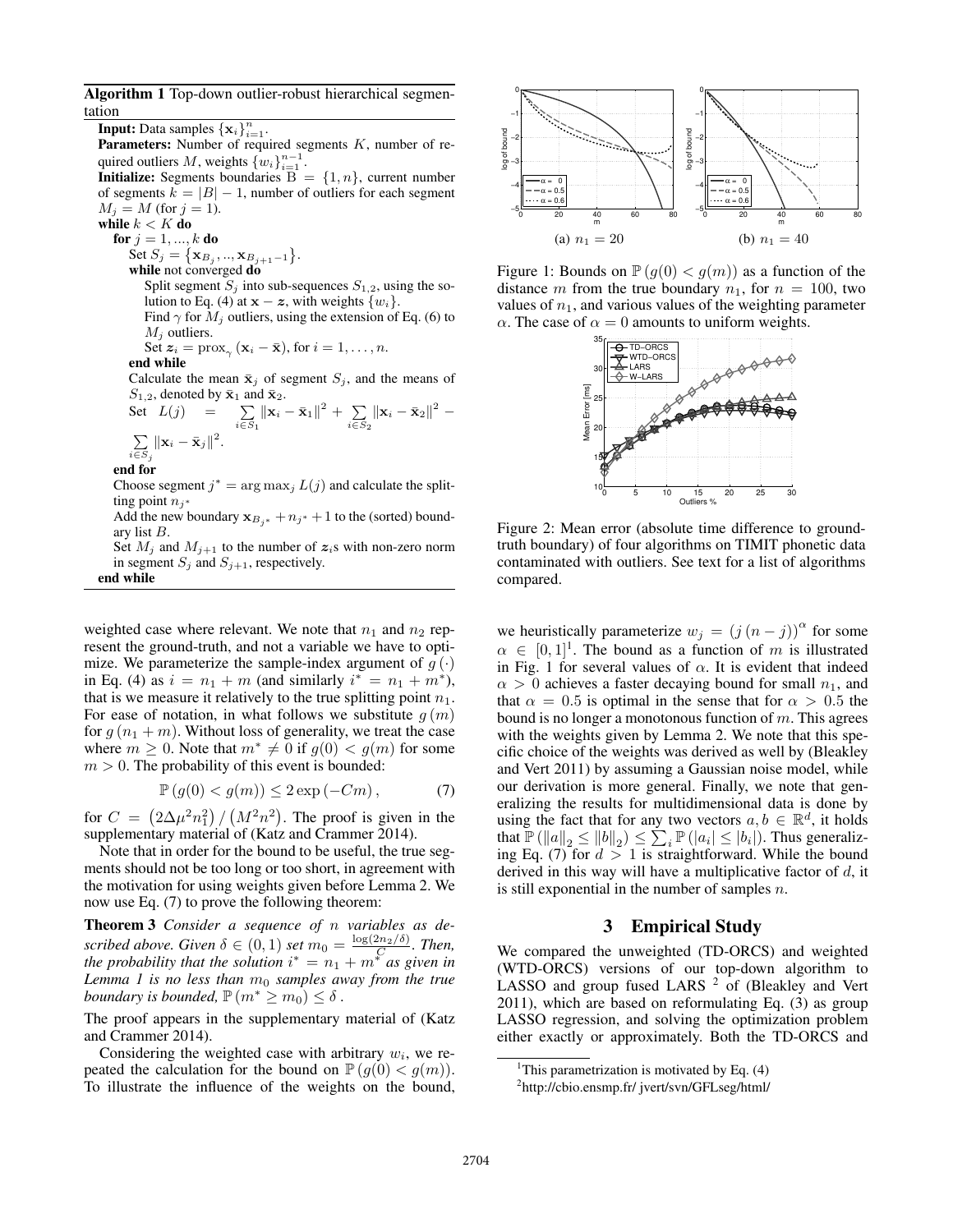LARS algorithms have complexity of  $\mathcal{O}(nK)$ . We also report results for a Bayesian change-point detection algorithm (BCP), as formulated by (Erdman and Emerson 2008). We note that we experimented with a left-to-right Hidden Markov Model (HMM) for segmentation. We do not report results for this model, as its performance was inferior to the other baselines.

# 3.1 Biphones subsequences segmentation

In this experiment we used the TIMIT corpus (Garofolo and others 1988). Data include 4, 620 utterances with annotated phoneme boundaries, amounting to more than 170, 000 boundaries. Audio was divided into frames of 16ms duration and 1 ms hop-length, each represented with 13 MFCC coefficients. The task is to find the boundary between two consecutive phonemes (biphones), and performance is evaluated as the mean absolute distance between the detected and ground-truth boundaries. Since the number of segments is  $K = 2$  the ORCS and the TD-ORCS algorithms are essentially identical, and the same holds for LASSO and LARS. Outliers were incorporated by adding short (0.25 framelength) synthetic transients to the audio source. The percentage of outliers reflects the percentage of contaminated frames. Results are shown in Fig. 2 as the mean error as a function of outlier percentage. For low fraction of outliers, all algorithms perform the same, except WTD-ORCS, which is slightly worse. For about 15% outliers, the performance of W-LARS degrades to ~27ms mean error vs ~22ms for the rest. For 30% outliers both TD-ORCS algorithms outperform all other algorithms. The counter-intuitive drop of error at high outliers rate for the TD-ORCS algorithms might be the result of over-estimating the number of outliers. We plan to further investigate this phenomenon in future work.

We also compared our algorithm to RD, which (Qiao, Shimomura, and Minematsu 2008) found to be the best among five different objective functions, and was not designed for treating outliers. In this setting (no outliers) the RD algorithm achieved 15.1ms mean error, while TD-ORCS achieved 13.4ms, with 95% confidence interval (not reported for the RD algorithm) of 0.1.

# 3.2 Radio show segmentation

In this experiment we used a 35 minutes, hand-annotated audio recording of a radio talk show, composed of different sections such as opening title, monologues, dialogs, and songs. A detected segment boundary is considered a true positive if it falls within a tolerance window of two frames around a ground-truth boundary. Segmentation quality is commonly measured using the F measure, which is defined as  $2pr/(p+r)$ , where p is the precision and r is the recall. Instead, we used the R measure introduced by (Räsänen, Laine, and Altosaar 2009), which is more robust to over-segmentation. It is defined as  $R \triangleq 1 -$ 0.5 (|s<sub>1</sub>| + |s<sub>2</sub>|), where  $s_1 \triangleq \sqrt{(1 - r)^2 + (r/p - 1)^2}$  and  $s_2 \triangleq (r - r/p) / \sqrt{2}$ . The R measure satisfies  $R \leq 1$ , and  $R = 1$  only if  $p = r = 1$ .

Signal representation A common representation in speech analysis is the MFCC coefficients mentioned in Sec. 3.1. However, this representation is computed over time windows of tens of milliseconds, and therefore it is not designed to capture the characteristics of a segment with length in the order of seconds or minutes. We therefore apply postprocessing on the MFCC representation. First, the raw audio is divided into  $N$  non-overlapping blocks of 5 seconds duration, and the MFCC coefficients are computed for all blocks  $\{S_j\}_{j=1}^N$ . We used 13 MFCC coefficient with 25ms window length and 10ms hop length. Then a Gaussian Mixture Model (GMM)  $T_j$  with 10 components and a diagonal covariance matrix is fitted to the jth block  $S_i$ . These parameters of the GMM were selected using the Bayesian Information Criterion (BIC). The log-likelihood matrix  $A$  is then defined by  $A_{ij} = \log P(S_j | T_i)$ . The clean feature matrix (no outliers) is shown in Fig.  $3(a)$ , where different segments can be discerned. Since using the columns of A as features yields a dimension growing with  $N$ , we randomly choose a subset of  $d = 100$  rows of A, and the columns of the resulting matrix  $X \in \mathbb{R}^{d \times N}$  are the input to the segmentation algorithm. We repeat the experiment for different number of outliers, ranging between  $0\%$  and  $16\%$  with intervals of  $2\%$ . Outliers were added to the raw audio. A given percentage of outliers refers to the relative number of blocks randomly selected as outliers, to which we add a 5 seconds recording of repeated hammer strokes, normalized to a level of 0dB SNR.

Algorithms We consider the Outlier-Robust Convex Sequential (ORCS) segmentation, and its top-down versions (weighted and unweighted) which we denote by WTD-ORCS and TD-ORCS, respectively. We compare the performance to three other algorithms. The first is a greedy bottom-up (BU) segmentation algorithm, which minimizes the sum of squared errors on each iteration. The bottomup approach has been successfully used in tasks of speech segmentation (Qiao, Luo, and Minematsu 2012; Gracia and Binefa 2011). The second algorithm is the W-LARS algorithm of (Bleakley and Vert 2011). The third algorithm is a Bayesian change-point detection algorithm (BCP), as formulated by (Erdman and Emerson 2008). A solution path was found as follows. For the ORCS algorithm, a  $35 \times 35$ parameter grid was used, where  $0 < \gamma < \gamma^*$  was sampled uniformly, and for each  $\gamma$  value,  $0 < \lambda < \lambda^*$  ( $\gamma$ ) was sampled logarithmically, where  $\lambda^*(\gamma)$  is the critical value for  $\lambda$  for a given choice of  $\gamma$  (see Sec. 2.1 for details). For the TD-ORCS, W-LARS, and BU algorithms,  $K = 2, \ldots, 150$ number of segments were used as an input to the algorithms. For the TD-ORCS algorithm, where the number of required outliers is an additional input parameter, the correct number of outliers was used. For the BCP algorithm, a range of thresholds on the posterior probability of change-points was used to detect a range of number of segments. As is evident from the empirical results below, the ORCS algorithm can achieve high detection rate of the outliers even without knowing their exact number a-priori. Furthermore, we suggest below a way of estimating the number of outliers. For each algorithm, the maximal R measure over all parameters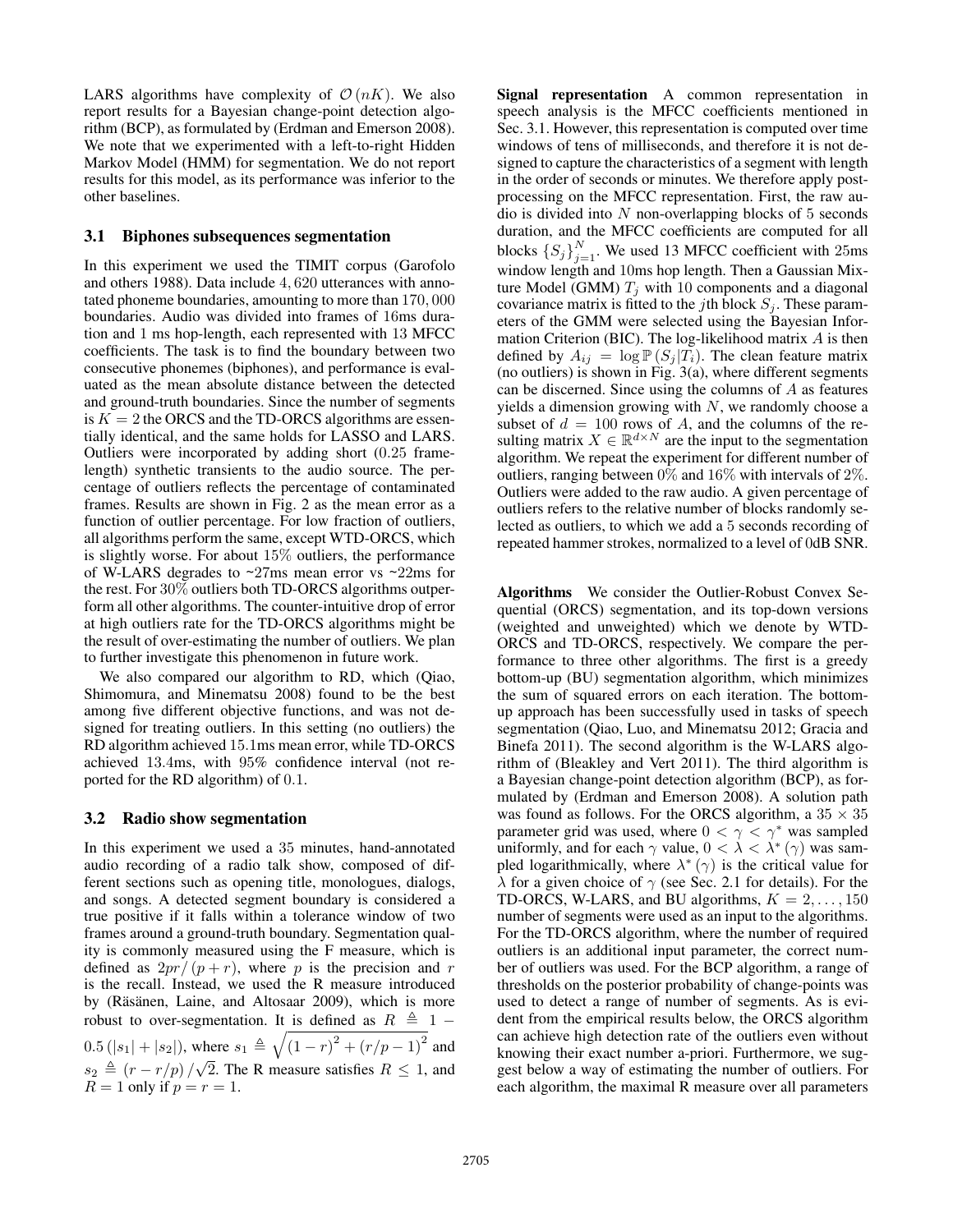range was used to compare all algorithms.

Results Results are shown in Fig. 3(b) as the maximal R measure achieved versus the percentage of outliers, for each of the algorithms considered. It is evident that the performance of the BU and BCP algorithms decreases significantly as more outliers are added, while the outlier-robust ORCS algorithm keeps an approximately steady performance. Our unweighted and weighted TD-ORCS algorithms achieve the best performance for all levels of outliers. Results for LARS algorithm are omitted as it did not perform better than other algorithms. We verified the ability of our algorithms to correctly detect outliers by calculating the R measure of the outliers detection of the ORCS algorithm, with zero length tolerance window, i.e a detection is considered a true-positive only if it exactly pinpoints an outlier. The R measure of the detection was evaluated on the  $\gamma$ ,  $\lambda$  parameter grid, as well as the corresponding numbers of detected outliers. Results for the representative case of  $p = 10\%$  outliers are shown in Fig. 4(a). It is evident that a high R measure  $(> 0.9)$  is attained on a range of parameters that yield around the true number of outliers. We conclude that one does not need to know the exact number of outliers in order to use the ORCS algorithm, and a rough estimate is enough. Some preliminary results suggest that such an estimate can be approximated from the histogram of number of detected outliers (i.e. Fig. 4(b)).

# 4 Related Work and Conclusion

There is a large amount of literature on change-point detection, see for example (Basseville and Nikiforov 1993; Brodsky and Darkhovsky 1993). Optimal segmentation can be found using dynamic programming (Lavielle and Teyssière 2006); however, the complexity is quadratic in the number of samples  $n$ , which might be infeasible for large data sets. Some approaches with linear complexity in  $n$  (Levy-leduc and others 2007; Killick, Fearnhead, and Eckley 2012) treat only one dimensional data. Some related work is concerned with the objective in Eq. (3). In (Levy-leduc and others 2007) it was suggested to reformulate Eq. (3) for the one dimensional case as a LASSO regression problem (Tibshirani 1996; Yuan and Lin 2006), while (Bleakley and Vert 2011) extended this approach to multidimensional data, although not treating outliers directly. Another common approach is deriving an objective from a maximum likelihood criterion of a generative model (Qiao, Luo, and Minematsu 2012; Qiao, Shimomura, and Minematsu 2008; Gracia and Binefa 2011). We note that the two-dimensional version of Eq. (3) is used in image denoising applications, where it is known as the Total-Variation of the image (Rudin, Osher, and Fatemi 1992; Chambolle 2004; Beck and Teboulle 2009a). Finally, we note that all these approaches do not directly incorporate outliers into the model.

We formulated the task of segmenting sequential data and detecting outliers using convex optimization, which can be solved in an alternating manner. We showed that a specific choice of weighting can empirically enhance performance. We described how to calculate  $\lambda^*$  and  $\gamma^*$ , the critical values



Figure 3: (a)  $A_{ij}$  is the log-probability of segment j given the GMM fitted to segment  $i$ . (b) Maximal R measure vs. percentage of outliers. See text for algorithms details.



Figure 4: (a) Outliers detection quality by the ORCS algorithm, quantified using the R measure of outliers detection. R is evaluated on a  $35 \times 35$  parameter grid, for  $10\%$  outliers. (b) The corresponding number of detected outliers.

for the split into two segments and the detection of the first outlier, respectively. We also derived a top-down, outlierrobust algorithm which minimizes the objective in a greedy manner. This algorithm allows for directly controlling both the number of segments  $K$  and number of outliers  $M$ . Experiments with real-world audio data with outliers added manually demonstrated the superiority of our algorithms.

We consider a few possible extensions to the current work. One is deriving algorithms that will work on-the-fly. Another direction is to investigate more involved noise models, such as noise which corrupts a single feature along all samples, or a consecutive set of samples. Yet another interesting question is how to identify that different segments come from the same source, e.g. that the same speaker is present at different segments. We plan to investigate these directions in future work.

### References

Bach, F.; Jenatton, R.; Mairal, J.; and Obozinski, G. 2011. Convex optimization with sparsity-inducing norms. *Optimization for Machine Learning* 19–53.

Basseville, M., and Nikiforov, I. V. 1993. Detection of abrupt changes: theory and application.

Beck, A., and Teboulle, M. 2009a. Fast gradient-based algorithms for constrained total variation image denoising and